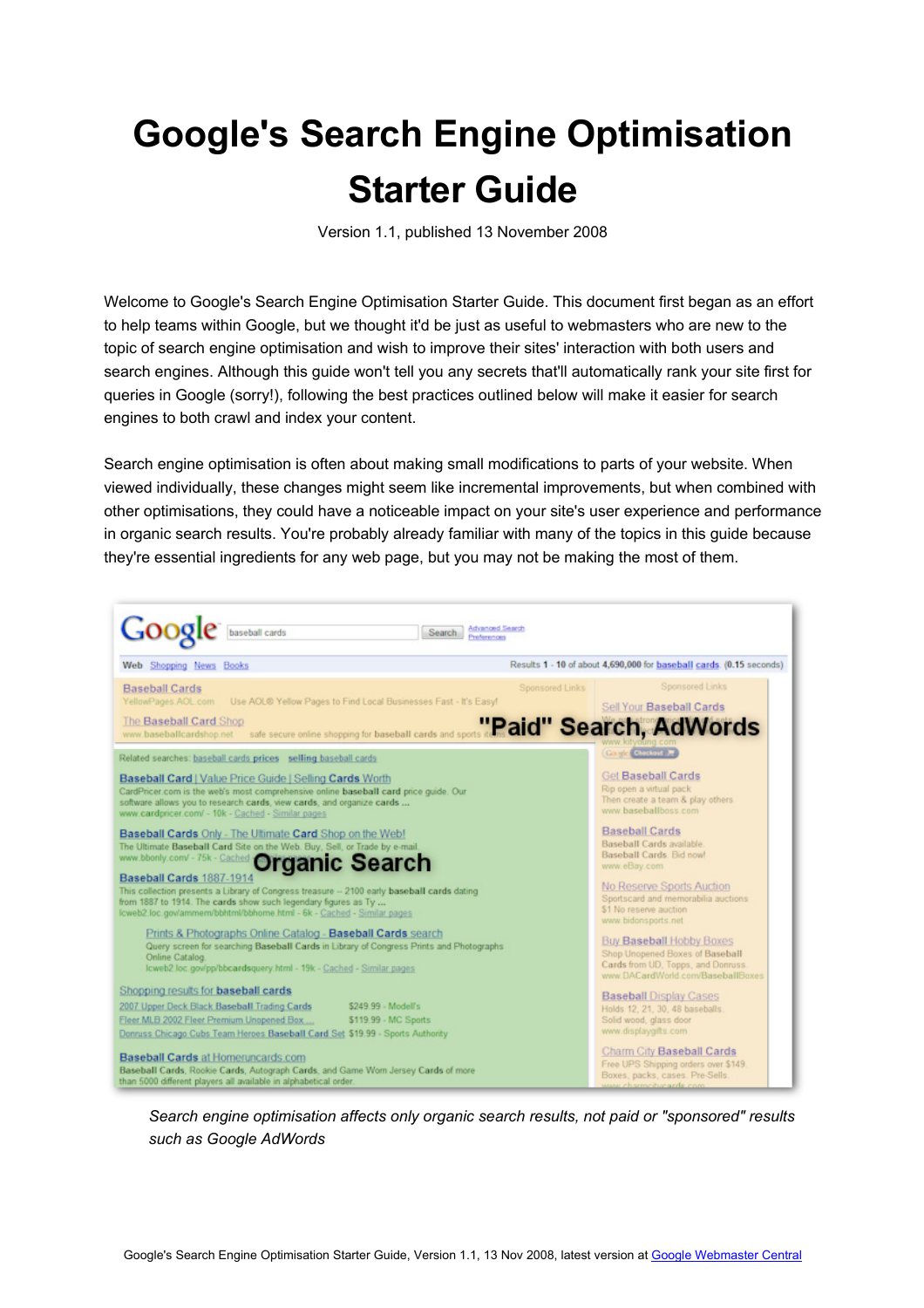Even though this guide's title contains the words "search engine", we'd like to say that you should base your optimisation decisions first and foremost on what's best for the visitors to your site. They're the main consumers of your content and are using search engines to find your work. Focusing too hard on specific tweaks to gain ranking in the organic results of search engines may not deliver the desired results. Search engine optimisation is about putting your site's best foot forward when it comes to visibility in search engines.

An example may help our explanations, so we've created a fictitious website to follow throughout the guide. For each topic, we've fleshed out enough information about the site to illustrate the point being covered. Here's some background information about the site that we'll use:

- Website/business name: "Brandon's Baseball Cards"
- Domain name: brandonsbaseballcards.com
- Focus: Online-only baseball card sales, price guides, articles and news content
- Size: Small, ~250 pages

Your site may be smaller or larger than this and offer vastly different content, but the optimisation topics that we discuss below should apply to sites of all sizes and types.

We hope that our guide gives you some fresh ideas on how to improve your website and we'd love to hear your questions, feedback and success stories in the [Google Webmaster Help Forum.](http://www.google.com/support/forum/p/Webmasters?hl=en)

### **Create unique, accurate page titles**

A title tag tells both users and search engines what the topic of a particular page is. The <title> tag should be placed within the <head> tag of the HTML document. Ideally, you should create a unique title for each page on your site.

```
<html>
<head>
<title>Brandon's Baseball Cards - Buy Cards, Baseball News, Card Prices</1
<meta name="description" content="Brandon's Baseball Cards provides a lard
</head>
<body>
\overline{\phantom{a}}
```
*The title of the homepage for our baseball card site, which lists the business name and three main focus areas*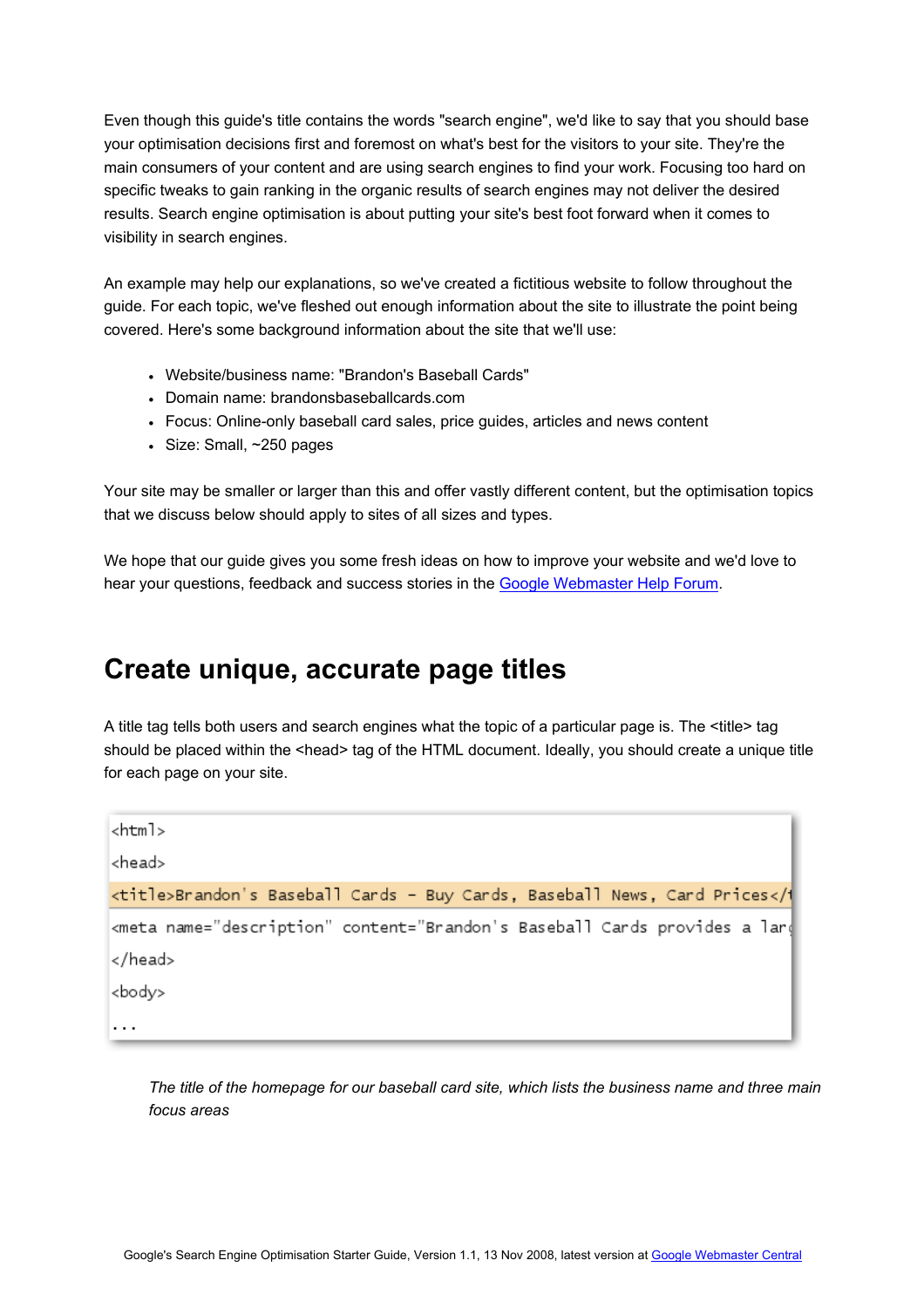If your document appears in a search results page, the contents of the title tag will usually appear in the first line of the results. (If you're unfamiliar with the different parts of a Google search result, you might want to take a look at the [anatomy of a search result](http://googlewebmastercentral.blogspot.com/2007/11/anatomy-of-search-result.html) video by Google engineer Matt Cutts, and this helpful [diagram of a Google search results page.](http://www.google.com/support/bin/static.py?page=searchguides.html&ctx=results)) Words in the title are shown in bold if they appear in the user's search query. This can help users recognise if the page is likely to be relevant to their search.

The title for your homepage can list the name of your website/business and could include other bits of important information, such as the physical location of the business or maybe a few of its main focuses or offerings.



*A user performs the query [baseball cards]* 



*Our homepage shows up as a result, with the title listed on the first line (notice that the query terms that the user searched for appear in bold)* 



*If the user clicks the result and visits the page, the page's title will appear at the top of the browser* 

Titles for deeper pages on your site should accurately describe the focus of that particular page and also might include your site or business name.

| rarest baseball cards |  |
|-----------------------|--|
|                       |  |

*A user performs the query [rarest baseball cards]*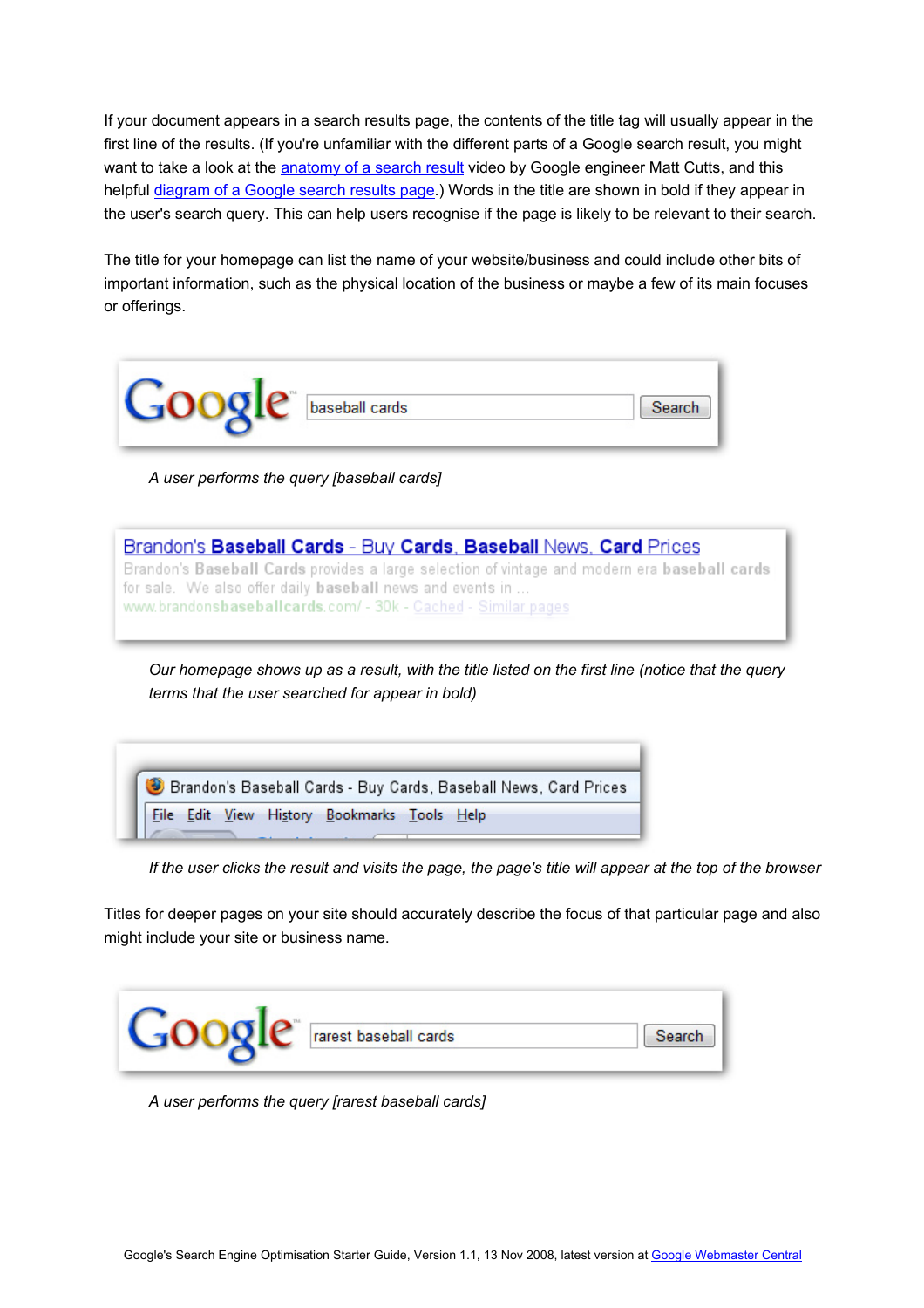#### Top Ten Rarest Baseball Cards - Brandon's Baseball Cards

These ten baseball cards are the rarest in the world. Here's the story behind each card and how much you could expect to pay for them at auction. Many will ... www.brandonsbaseballcards.com/articles/ten-rarest-baseball-cards.htm - 34k -Cached - Similar pages

*A relevant, deeper page (its title is unique to the content of the page) on our site appears as a result*

#### **Good practices for page title tags**

• **Accurately describe the page's content** - Choose a title that effectively communicates the topic of the page's content.

Avoid:

- choosing a title that has no relation to the content on the page
- using default or vague titles such as "Untitled" or "New Page 1"
- **Create unique title tags for each page** Each of your pages should ideally have a unique title tag, which helps Google know how the page is distinct from the others on your site.

Avoid:

- using a single title tag across all of your site's pages or a large group of pages
- **Use brief, but descriptive titles** Titles can be both short and informative. If the title is too long, Google will show only a portion of it in the search result.

Avoid:

- using extremely lengthy titles that are unhelpful to users
- stuffing unneeded keywords in your title tags

### **Make use of the "description" meta tag**

A page's description meta tag gives Google and other search engines a summary of what the page is about.Whereas a page's title may be a few words or a phrase, a page's description meta tag might be a sentence or two or a short paragraph. Google Webmaster Tools provides a handy content analysis [section](http://googlewebmastercentral.blogspot.com/2007/12/new-content-analysis-and-sitemap.html) that'll tell you about any description meta tags that are either too short, too long or duplicated too many times (the same information is also shown for <title> tags). As with the <title> tag, the description meta tag is placed within the <head> tag of your HTML document.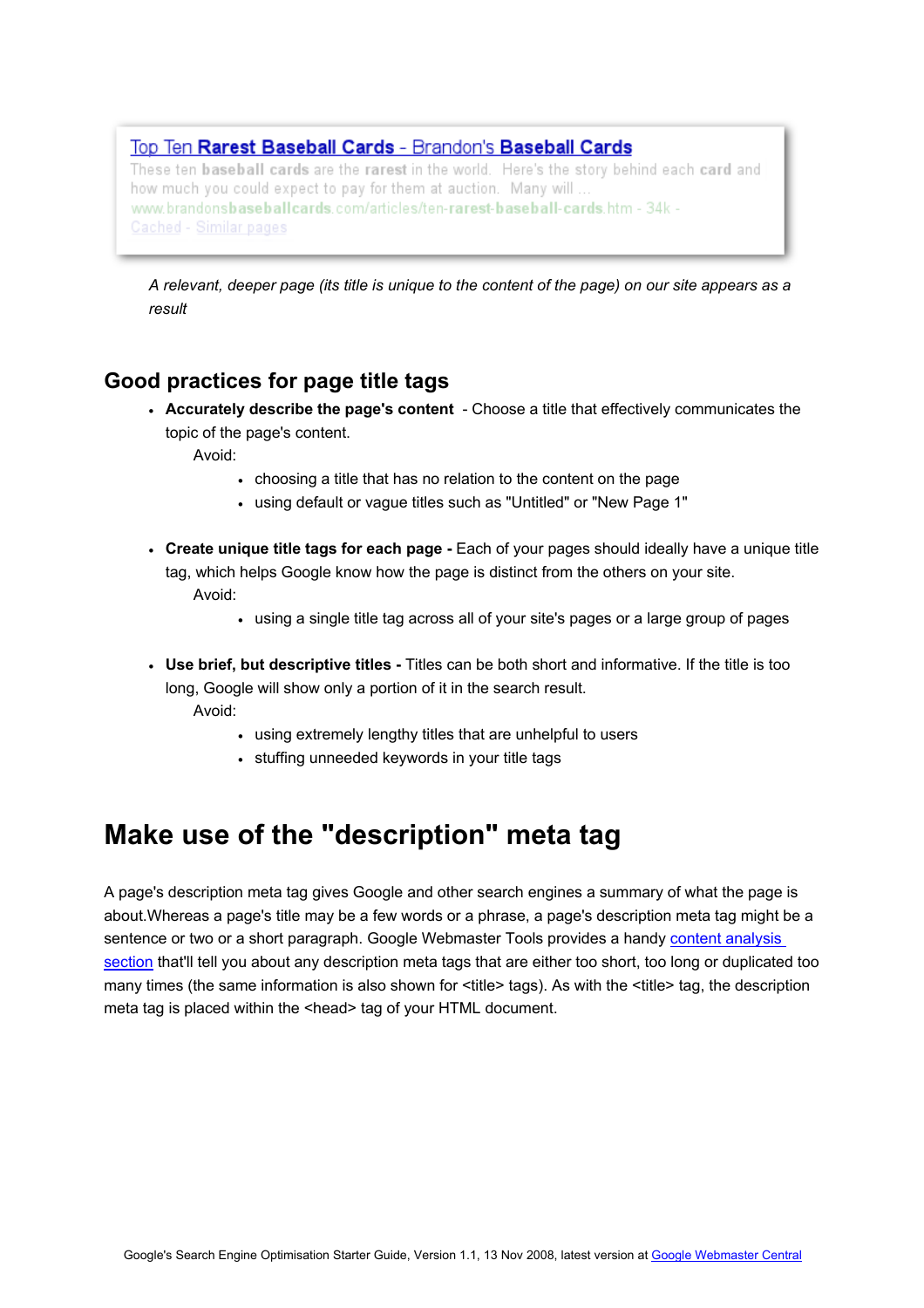```
<html>
<head>
<title>Brandon's Baseball Cards - Buy Cards, Baseball News, Car
<meta name="description" content="Brandon's Baseball Cards prov
</head>
<body>
\sim \sim \sim
```
*The beginning of the description meta tag for our homepage, which gives a brief overview of the site's offerings* 

Description meta tags are important because Google might use them as snippets for your pages. Note that we say "might" because Google may choose to use a relevant section of your page's visible text if it does a good job of matching up with a user's query. Alternatively, Google might use your site's description in the [Open Directory Project](http://www.dmoz.org/) if your site is listed there (learn how to prevent search engines [from displaying ODP data\)](http://www.google.com/support/webmasters/bin/answer.py?answer=35264). Adding description meta tags to each of your pages is always a good practice in case Google cannot find a good selection of text to use in the snippet. The Webmaster Central Blog has an informative post on [improving snippets with better description meta tags.](http://googlewebmastercentral.blogspot.com/2007/09/improve-snippets-with-meta-description.html)

Snippets appear under a page's title and above a page's URL in a search result.



*A user performs the query [baseball cards]* 

Brandon's Baseball Cards - Buy Cards, Baseball News, Card Prices Brandon's Baseball Cards provides a large selection of vintage and modern era baseball cards for sale. We also offer daily **baseball** news and events in ... www.brandonsbaseballcards.com/ - 30k - Cached - Similar pages

*Our homepage appears as a result, with part of its description meta tag used as the snippet* 

Words in the snippet are shown in bold when they appear in the user's query. This gives the user clues about whether the content on the page matches with what he or she is looking for. Below is another example, this time showing a snippet from a description meta tag on a deeper page (which ideally has its own unique description meta tag), containing an article.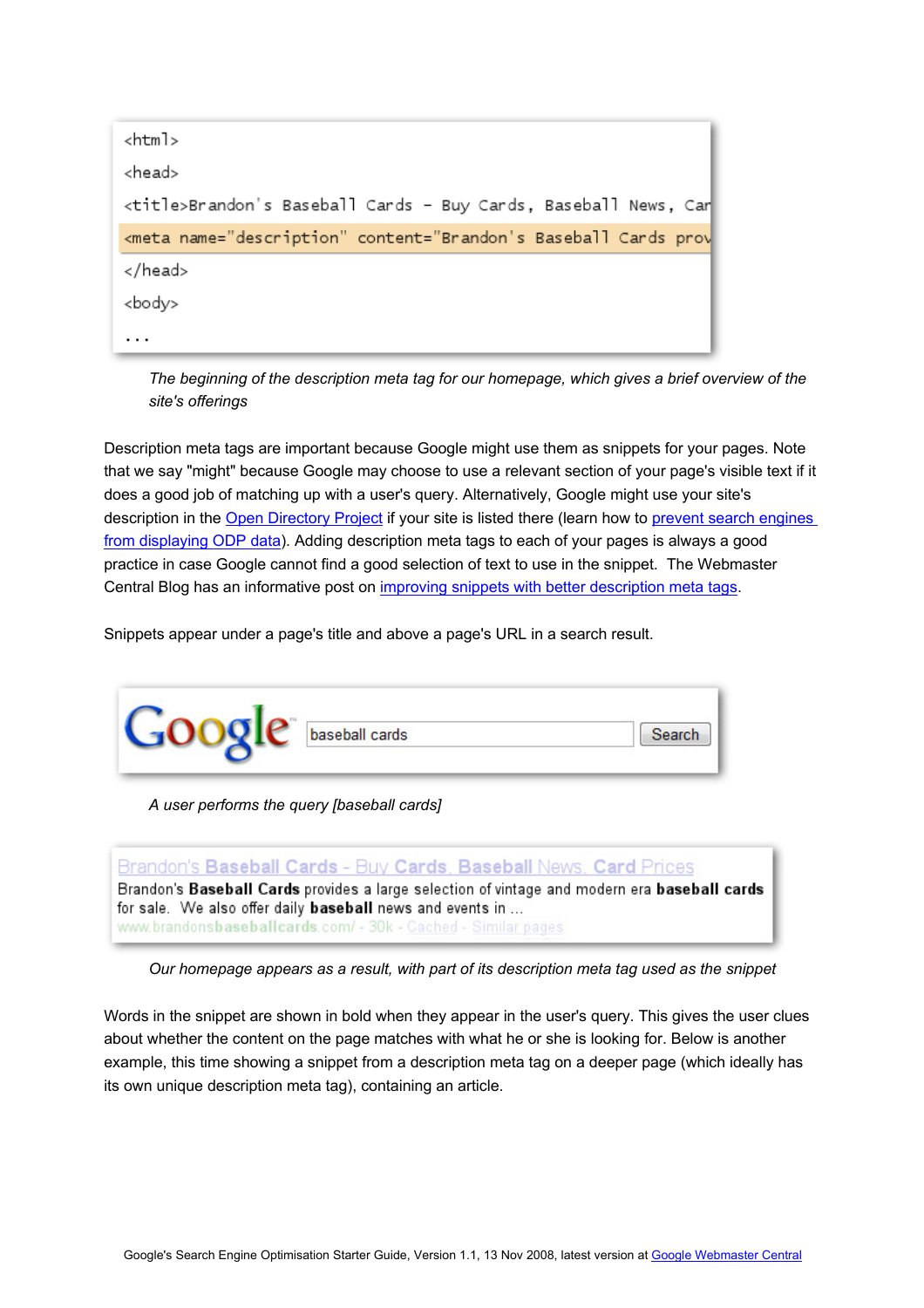

*A user performs the query [rarest baseball cards]* 

#### Top Ten Rarest Baseball Cards - Brandon's Baseball Cards

These ten baseball cards are the rarest in the world. Here's the story behind each card and how much you could expect to pay for them at auction. Many will ... www.brandonsbaseballcards.com/articles/ten-rarest-baseball-cards.htm - 34k -Cached - Similar pages

*One of our deeper pages, with its unique description meta tag used as the snippet, appears as a result* 

#### **Good practices for description meta tags**

- **Accurately summarise the page's content**  Write a description that would both inform and interest users if they saw your description meta tag as a snippet in a search result. Avoid:
	- writing a description meta tag that has no relation to the content on the page
	- using generic descriptions like "This is a web page" or "Page about baseball cards"
	- filling the description only with keywords
	- copying and pasting the entire content of the document into the description meta tag
- **Use unique descriptions for each page** Having a different description meta tag for each page helps both users and Google, especially in searches where users may bring up multiple pages on your domain (e.g. searches using the [site: operator](http://www.brianwhite.org/2007/04/27/google-site-operator-an-ode-to-thee/)). If your site has thousands or even millions of pages, hand-crafting description meta tags probably isn't feasible. In this case, you could automatically generate description meta tags based on each page's content. Avoid:
	- using a single description meta tag across all of your site's pages or a large group of pages

### **Improve the structure of your URLs**

Creating descriptive categories and file names for the documents on your website can not only help you keep your site better organised, but it could also lead to better crawling of your documents by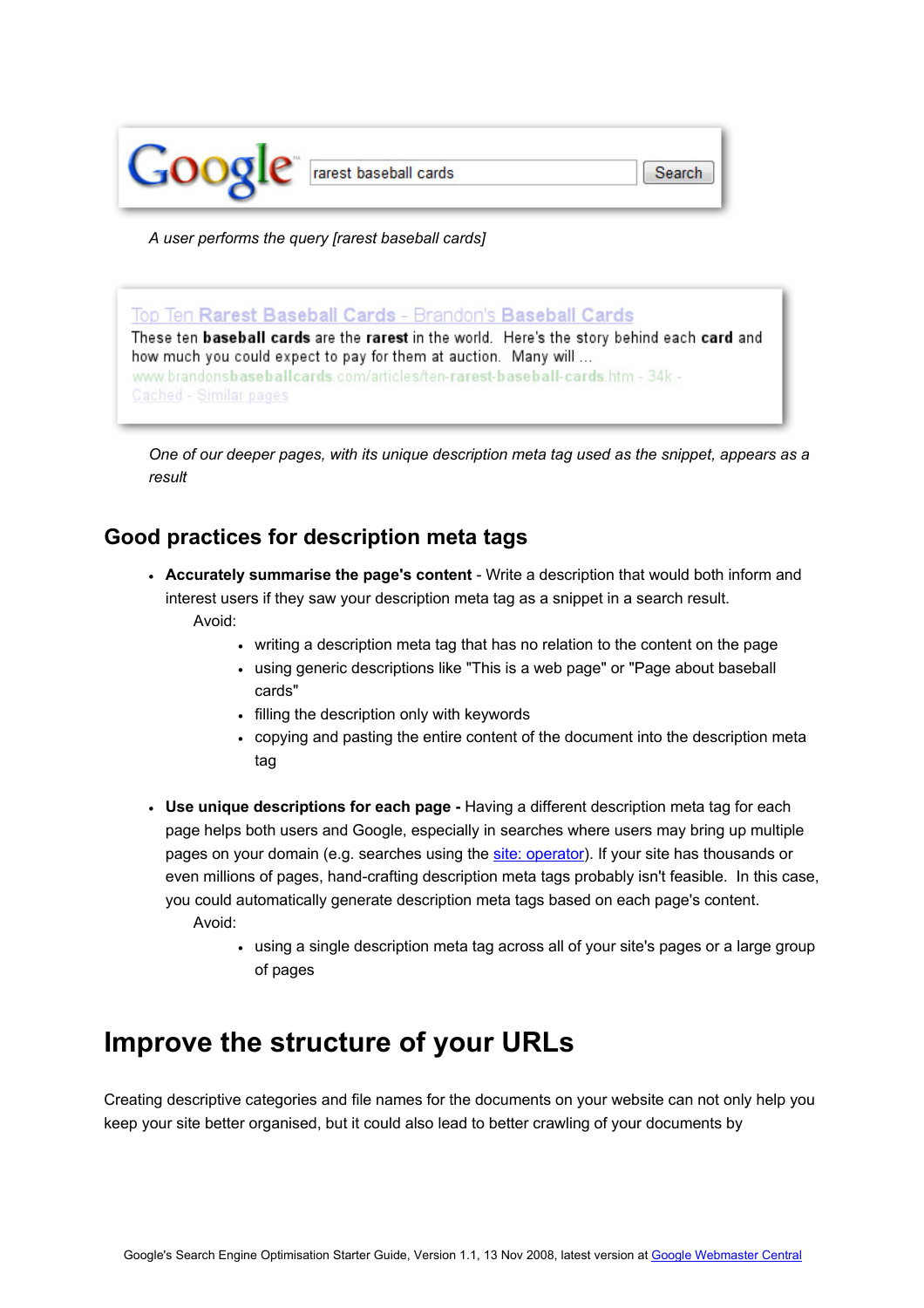search engines. Also, it can create easier, "friendlier" URLs for those that want to link to your content. Visitors may be intimidated by extremely long and cryptic URLs that contain few recognisable words.

http://www.brandonsbaseballcards.com/folder1/1089257/x1/0000023a.htm

*A URL to a page on our baseball card site that might cause problems for a user* 

URLs like these can be confusing and unfriendly. Users would have a difficult time reciting the URL from memory or creating a link to it. Also, users may believe that a portion of the URL is unnecessary, especially if the URL shows many unrecognisable parameters. They might leave off a part, breaking the link.

Some users might link to your page using the URL of that page as the anchor text. If your URL contains relevant words, this provides users and search engines with more information about the page than an ID or oddly named parameter would.

POST BY: Kevin ON DATE: Oct. 10, 2008 2:30PM

Hey, I found this article on the rarest baseball cards. These cards are FTW

The link is http://www.brandonsbaseballcards.com/articles/ten-rarest-baseball-cards.htm

*The highlighted words above could inform a user or search engine what the target page is about before following the link* 

Lastly, remember that the URL to a document is displayed as part of a search result in Google, below the document's title and snippet. Like the title and snippet, words in the URL on the search result appear in bold if they appear in the user's query.



*A user performs the query [baseball cards]* 

Brandon's Baseball Cards - Buy Cards, Baseball News, Card Prices Brandon's Baseball Cards provides a large selection of vintage and modern era baseball cards for sale. We also offer daily baseball news and events in ... www.brandonsbaseballcards.com/ - 30k - Cached - Similar pages

*Our homepage appears as a result, with the URL listed under the title and snippet*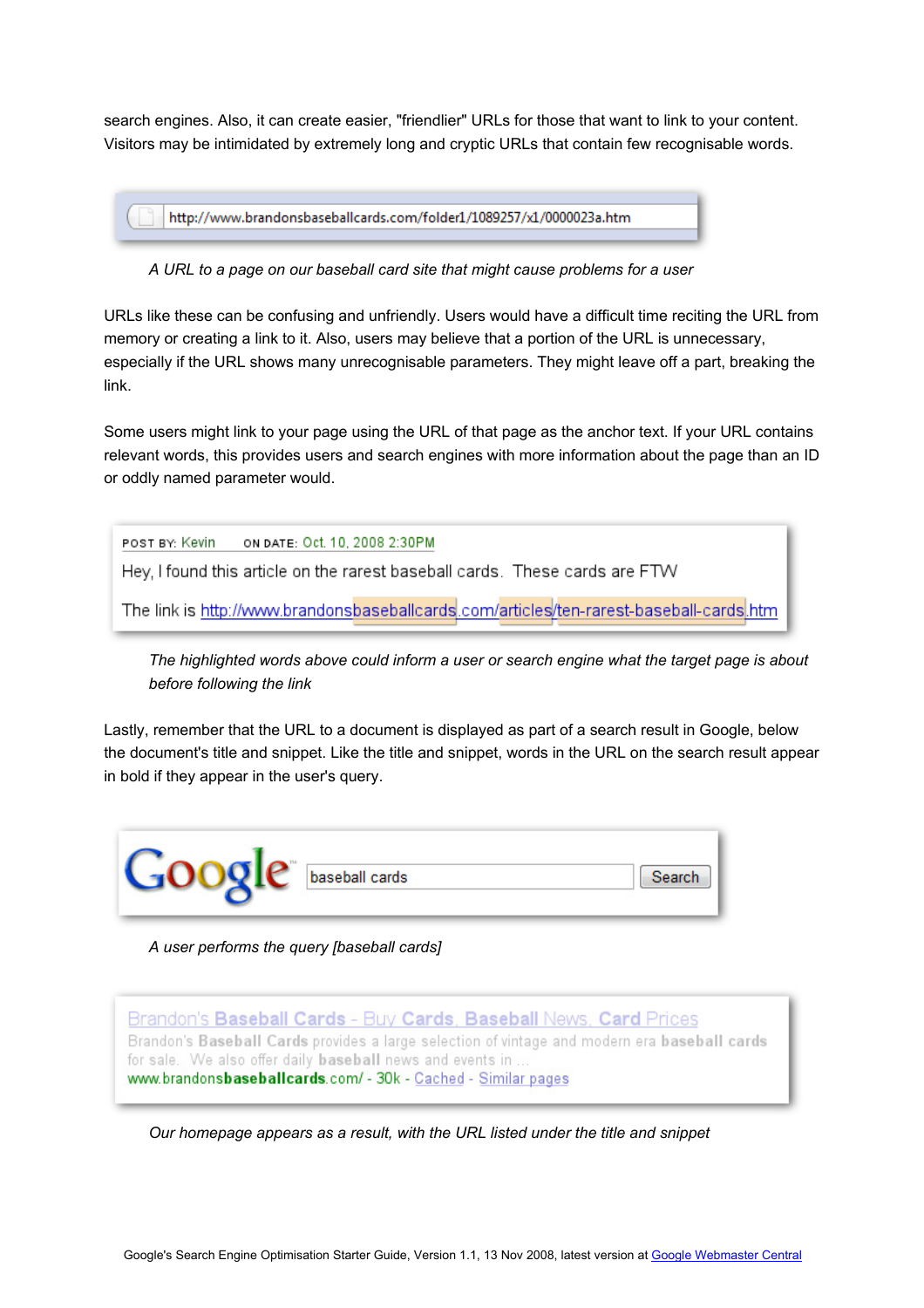Below is another example, showing a URL on our domain for a page containing an article about the rarest baseball cards. The words in the URL might appeal to a search user more than an ID number such as "www.brandonsbaseballcards.com/article/102125/" would.



*A user performs the query [rarest baseball cards]* 



*A deeper page, with a URL that reflects the type of content found on it, appears as a result* 

Google is good at crawling all types of URL structures, even if they're quite complex, but spending the time to make your URLs as simple as possible for both users and search engines can help. Some webmasters try to achieve this by rewriting their [dynamic URLs](http://www.google.com/support/webmasters/bin/answer.py?answer=34431) to static ones; while Google is fine with this, we'd like to note that this is an advanced procedure and, if done incorrectly, could cause crawling issues with your site. To learn even more about good URL structure, we recommend this Webmaster Help Centre page on [creating Google-friendly URLs.](http://www.google.com/support/webmasters/bin/answer.py?answer=76329)

### **Good practices for URL structure**

• **Use words in URLs -** URLs with words that are relevant to your site's content and structure are friendlier for visitors navigating your site. Visitors remember them better and might be more willing to link to them.

Avoid:

- using lengthy URLs with unnecessary parameters and session IDs
- choosing generic page names such as "page1.html"
- using excessive keywords such as "baseball-cards-baseball-cards-baseballcards.htm"
- **Create a simple directory structure**  Use a directory structure that organises your content well and is easy for visitors to navigate on your site. Try using your directory structure to indicate the type of content found at that URL.

- having deep nesting of subdirectories, such as ".../dir1/dir2/dir3/dir4/dir5/ dir6/page.html"
- using directory names that have no relation to the content in them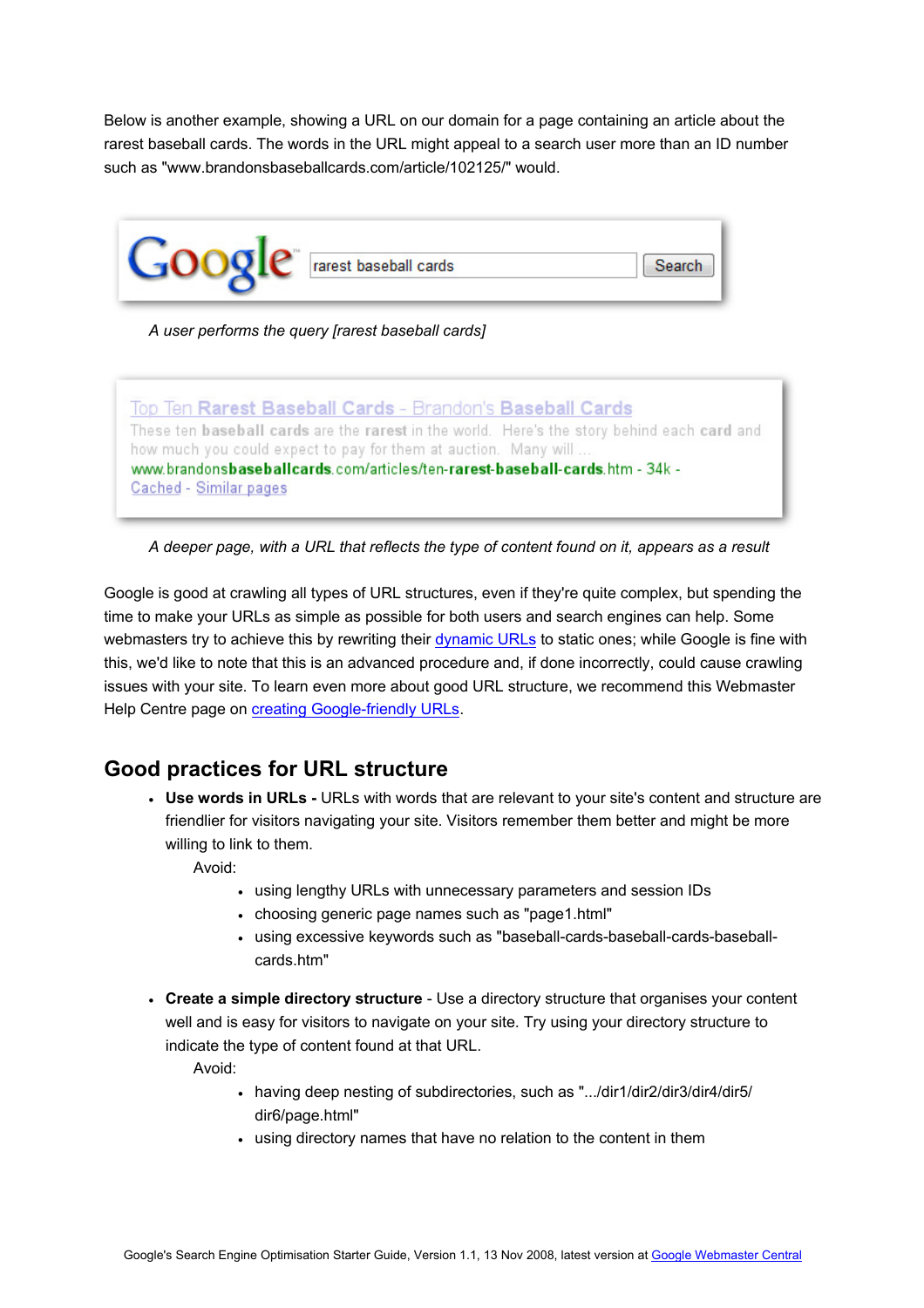• **Provide one version of a URL to reach a document -** To prevent users from linking to one version of a URL and others linking to a different version (this could split the reputation of that content between the URLs), focus on using and referring to one URL in the structure and internal linking of your pages. If you do find that people are accessing the same content through multiple URLs, setting up a [301 redirect](http://www.google.com/support/webmasters/bin/answer.py?answer=93633) from non-preferred URLs to the dominant URL is a good solution for this.

Avoid:

- having pages from subdomains and the root directory (e.g. "domain.com/ page.htm" and "sub.domain.com/page.htm") accessing the same content
- mixing www. and non-www. versions of URLs in your internal linking structure
- using odd capitalisation of URLs (many users expect lower-case URLs and remember them better)

### **Make your site easier to navigate**

The navigation of a website is important in helping visitors quickly find the content that they want. It can also help search engines understand what content the webmaster thinks is important. Although Google's search results are provided at a page level, Google also likes to have a sense of what role a page plays in the bigger picture of the site.

All sites have a home or "root" page, which is usually the most frequented page on the site and the navigation starting place for many visitors. Unless your site has only a handful of pages, you should think about how visitors will go from a general page (your root page) to a page containing more specific content. Do you have enough pages around a specific topic area so that it would make sense to create a page describing these related pages (e.g. root page -> related topic listing -> specific topic)? Do you have hundreds of different products that need to be classified under multiple category and subcategory pages?



*The directory structure for our small website on baseball cards*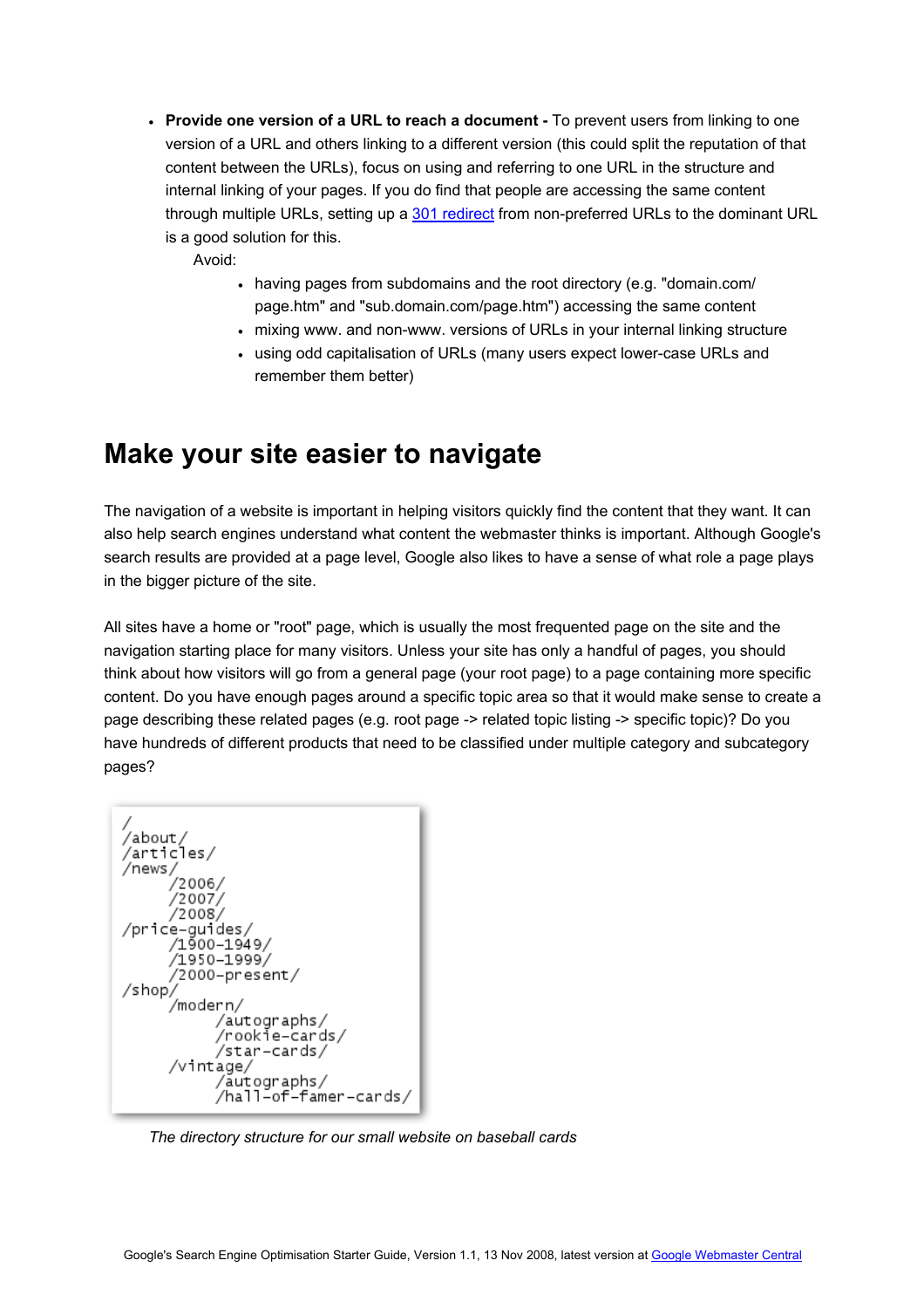A sitemap (lower-case) is a simple page on your site that displays the structure of your website and usually consists of a hierarchical listing of the pages on your site. Visitors may visit this page if they are having problems finding pages on your site. While search engines will also visit this page, getting good crawl coverage of the pages on your site, it's mainly aimed at human visitors.

An XML Sitemap (upper-case) file, which you can submit through Google's [Webmaster Tools](https://www.google.com/webmasters/tools/), makes it easier for Google to discover the pages on your site. Using a Sitemap file is also one way (though not guaranteed) to tell Google which version of a URL you'd prefer as the canonical one (e.g. http://brandonsbaseballcards.com/ or http://www.brandonsbaseballcards.com/; more on [what's a](http://www.google.com/support/webmasters/bin/answer.py?answer=44231)  [preferred domain](http://www.google.com/support/webmasters/bin/answer.py?answer=44231)). Google helped to create the open-source [Sitemap Generator script](https://www.google.com/webmasters/tools/docs/en/sitemap-generator.html) to help you create a Sitemap file for your site. To learn more about Sitemaps, the Webmaster Help Centre provides a useful [guide to Sitemap files](http://www.google.com/support/webmasters/bin/answer.py?answer=40318).

#### **Good practices for site navigation**

- **Create a naturally flowing hierarchy** Make it as easy as possible for users to go from general content to the more specific content that they want on your site. Add navigation pages when it makes sense and effectively work these into your internal link structure. Avoid:
	- creating complex webs of navigation links, e.g. linking every page on your site to every other page
	- going overboard with slicing and dicing your content (it takes twenty clicks to get to deep content)
- **Use mostly text for navigation** Controlling most of the navigation from page to page on your site through text links makes it easier for search engines to crawl and understand your site. Many users also prefer this over other approaches, especially on some devices that might not handle Flash or JavaScript.

Avoid:

- having navigation based entirely on drop-down menus, images or animations (many, but not all search engines can discover such links on a site, but if a user can reach all pages on a site via normal text links, this will improve the accessibility of your site; more on [how Google deals with non-text files](http://www.google.com/support/webmasters/bin/answer.py?answer=72746))
- **Use "breadcrumb" navigation**  A breadcrumb is a row of internal links at the top or bottom of the page that allows visitors to navigate back quickly to a previous section or the root page. Many breadcrumbs have the most general page (usually the root page) as the first, left-most link and list the more specific sections to the right.

Brandon's Baseball Cards > Articles > Top Ten Rarest Baseball Cards

*Breadcrumb links appearing on a deeper article page on our site*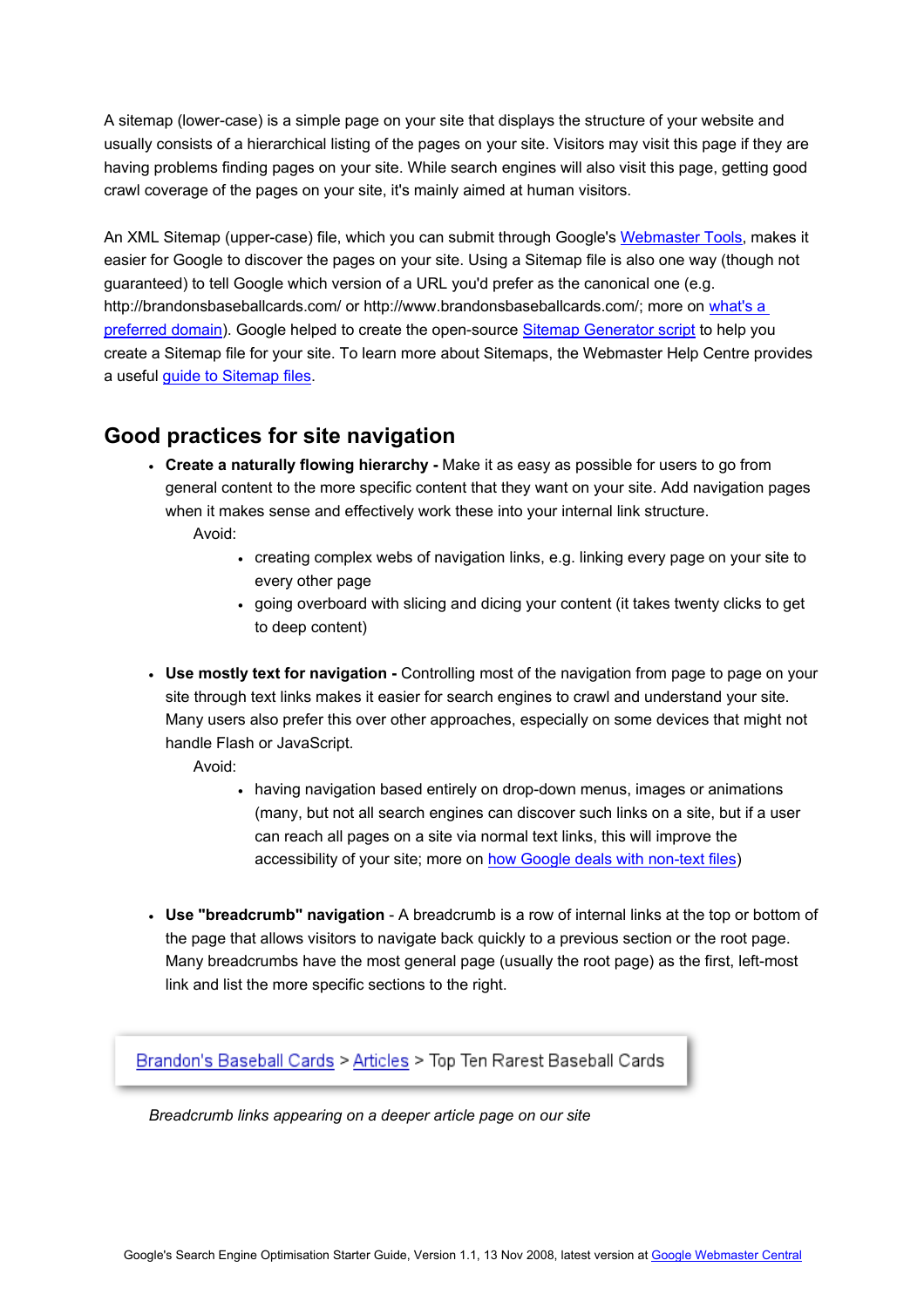- **Put an HTML sitemap page on your site and use an XML Sitemap file**  A simple sitemap page with links to all of the pages, or the most important pages (if you have hundreds or thousands) on your site, can be useful. Creating an XML Sitemap file for your site helps ensure that search engines discover the pages on your site.
	- Avoid:
		- letting your HTML sitemap page become out of date, with broken links
		- creating an HTML sitemap that simply lists pages without organising them, for example, by subject
- **Consider what happens when a user removes part of your URL**  Some users might navigate your site in odd ways and you should anticipate this. For example, instead of using the breadcrumb links on the page, a user might drop a part of the URL in the hopes of finding more general content. He or she might be visiting

http://www.brandonsbaseballcards.com/news/2008/upcoming-baseball-card-shows.htm, but then enter http://www.brandonsbaseballcards.com/news/2008/ into the browser's address bar, believing that this will show all news from 2008. Is your site prepared to show content in this situation or will it give the user a 404 ("page not found" error)? What about moving up a directory level to http://www.brandonsbaseballcards.com/news/?

- **Have a useful 404 page**  Users will occasionally come to a page that doesn't exist on your site, either by following a broken link or typing in the wrong URL. Having a [custom 404 page](http://www.google.com/support/webmasters/bin/answer.py?answer=93641) that kindly guides users back to a working page on your site can greatly improve a user's experience. Your 404 page should probably have a link back to your root page and could also provide links to popular or related content on your site. Google provides a [404 widget](http://googlewebmastercentral.blogspot.com/2008/08/make-your-404-pages-more-useful.html) that you can embed in your 404 page to populate it automatically with many useful features. You can also use Google Webmaster Tools to find the [sources of URLs causing "not found" errors](http://googlewebmastercentral.blogspot.com/2008/10/webmaster-tools-shows-crawl-error.html). Avoid:
	- allowing your 404 pages to be indexed in search engines (make sure that your web server is configured to give a [404 HTTP status code](http://www.w3.org/Protocols/rfc2616/rfc2616-sec10.html) when non-existent pages are requested)
	- providing only a vague message such as "Not found", "404" or no 404 page at all
	- using a design for your 404 pages that isn't consistent with the rest of your site

### **Offer quality content and services**

Creating compelling and useful content will probably influence your website more than any of the other factors discussed here. Users know good content when they see it and will probably want to direct other users to it. This could be through blog posts, social media services, email, forums or other means. Organic or word-of-mouth buzz is what helps build your site's reputation with both users and Google and it rarely comes without quality content.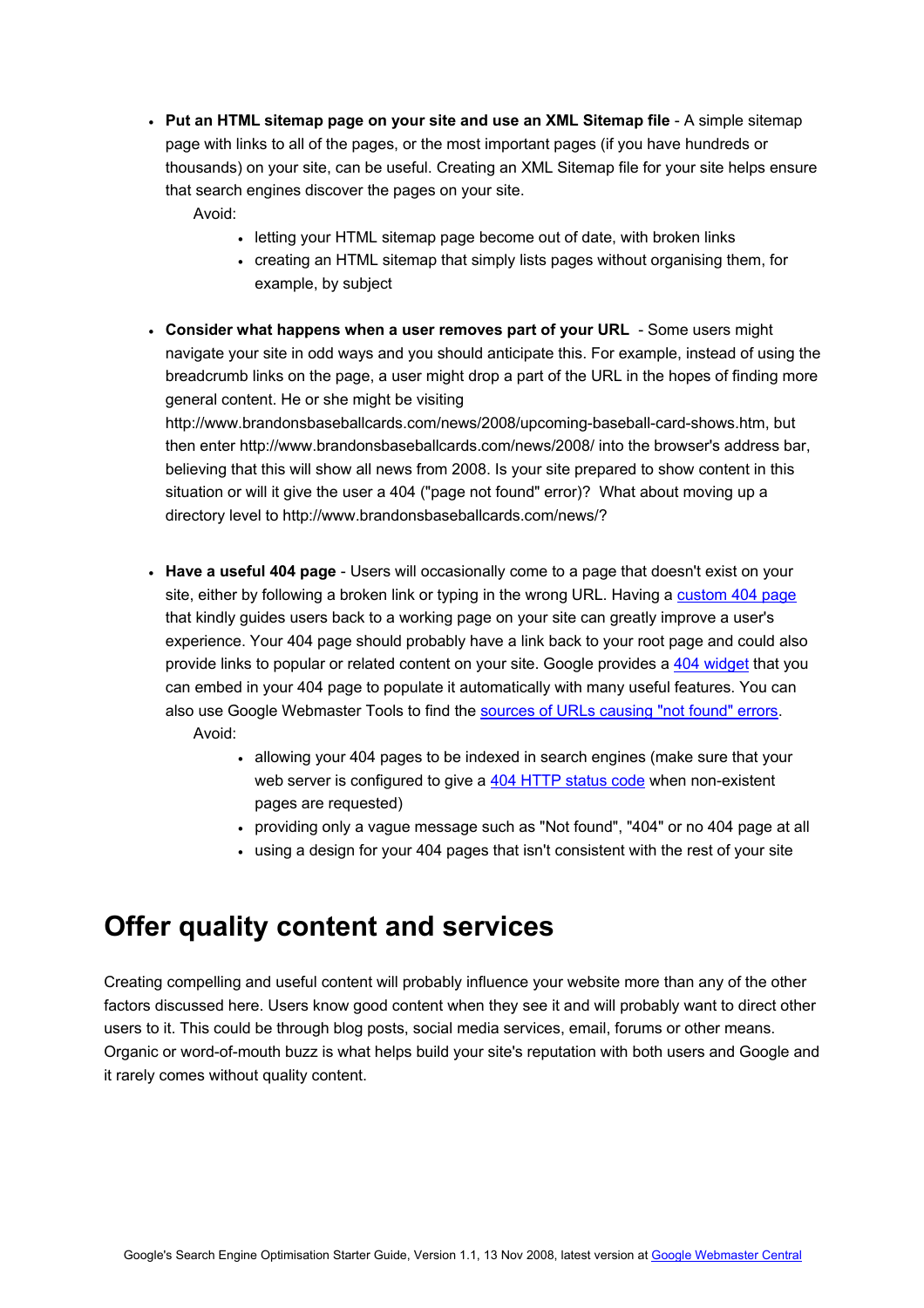#### Rare Baseball Cards You Wished You Owned

Posted by Shaun on October 1, 2008 @ 8:25PM - Filed under Vintage Cards

Brandon's Baseball Cards recently posted a neat article on the rarest cards in known existence. You might have heard of some of them, but a few will be a surprise to you. Check it out!

*A blogger finds a piece of your content, likes it and then references it in a blog post* 

While the content that you create could be on any topic imaginable, here are some recommended best practices:

#### **Good practices for content**

- **Write easy-to-read text**  Users enjoy content that is well written and easy to follow. Avoid:
	- writing sloppy text with many spelling and grammatical mistakes
	- embedding text in images for textual content (users may want to copy and paste the text and search engines can't read it)
- **Stay organised around the topic**  It's always beneficial to organise your content so that visitors have a good sense of where one content topic begins and another ends. Breaking your content up into logical chunks or divisions helps users find the content that they want faster. Avoid:
	- dumping large amounts of text on varying topics onto a page without paragraph, subheading or layout separation
- **Use relevant language**  Think about the words that a user might search for to find a piece of your content. Users who know a lot about the topic might use different keywords in their search queries than someone who is new to the topic. For example, a long-time baseball fan might search for [nlcs], an acronym for the National League Championship Series, while a new fan might use a more general query like [baseball playoffs]. Anticipating these differences in search behaviour and accounting for them while writing your content (using a good mix of keyword phrases) could produce positive results. Google AdWords provides a handy [Keyword Tool](https://adwords.google.com/select/KeywordToolExternal) that helps you discover new keyword variations and see the approximate search volume for each keyword. Also, Google Webmaster Tools provides you with the [top search queries](http://www.google.com/webmasters/edu/quickstartguide/sub1guide5.html) for which your site appears and the ones that led the most users to your site.
- **Create fresh, unique content**  New content will not only keep your existing visitor base coming back, but also bring in new visitors.

- rehashing (or even copying) existing content that will bring little extra value to users
- having duplicate or near-duplicate versions of your content across your site (more on [duplicate content\)](http://www.google.com/support/webmasters/bin/answer.py?answer=66359)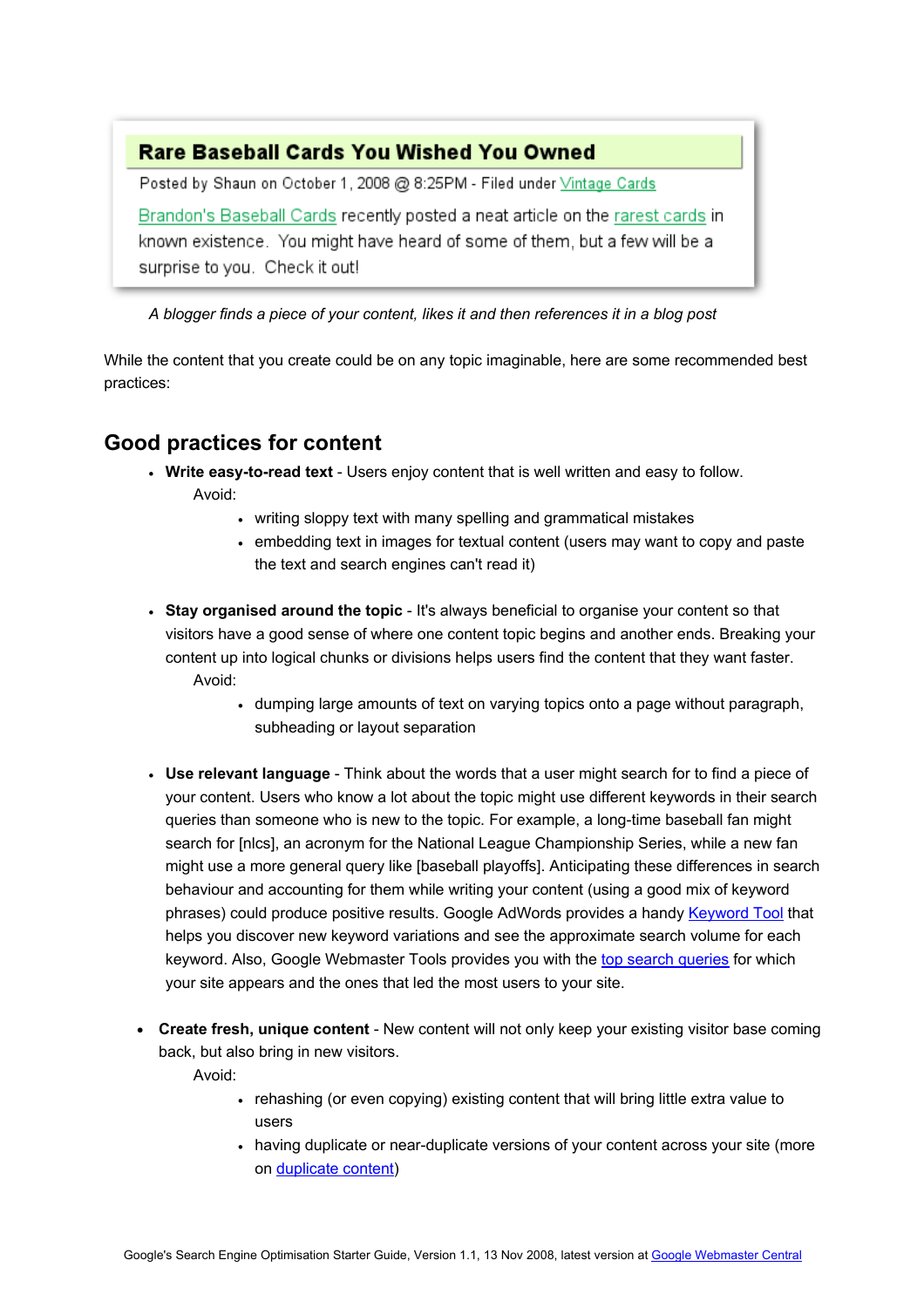- **Offer exclusive content or services**  Consider creating a new, useful service that no other site offers. You could also write an original piece of research, break an exciting news story or leverage your unique user base. Other sites may lack the resources or expertise to do these things.
- **Create content primarily for your users, not search engines**  Designing your site around your visitors' needs while making sure that your site is easily accessible to search engines usually produces positive results.

Avoid:

- inserting numerous unnecessary keywords aimed at search engines, but which are annoying or nonsensical to users
- having blocks of text like "frequent misspellings used to reach this page" that add little value for users
- deceptively [hiding text from users,](http://www.google.com/support/webmasters/bin/answer.py?answer=66353) but displaying it to search engines

## **Write better anchor text**

Anchor text is the clickable text that users will see as a result of a link, and is placed within the anchor tag <a href="..."></a>.

<a href="http://www.brandonsbaseballcards.com/articles/ten-rarestbaseball-cards.htm">Top ten rarest baseball cards</a>

*This anchor text accurately describes the content on one of our article pages* 

This text tells users and Google something about the page to which you're linking. Links on your page may be internal - pointing to other pages on your site - or external - leading to content on other sites. In either of these cases, the better your anchor text is, the easier it is for users to navigate and for Google to understand what the page to which you're linking to is about.

### **Good practices for anchor text**

• **Choose descriptive text** - The anchor text that you use for a link should provide at least a basic idea of what the page linked to is about.

- writing generic anchor text like "page", "article" or "click here"
- using text that is off-topic or has no relation to the content of the page linked to
- using the page's URL as the anchor text in most cases (although there are certainly legitimate uses of this, such as promoting or referencing a new website's address)
- **Write concise text**  Aim for short but descriptive text usually a few words or a short phrase. Avoid:
	- writing long anchor text, such as a lengthy sentence or short paragraph of text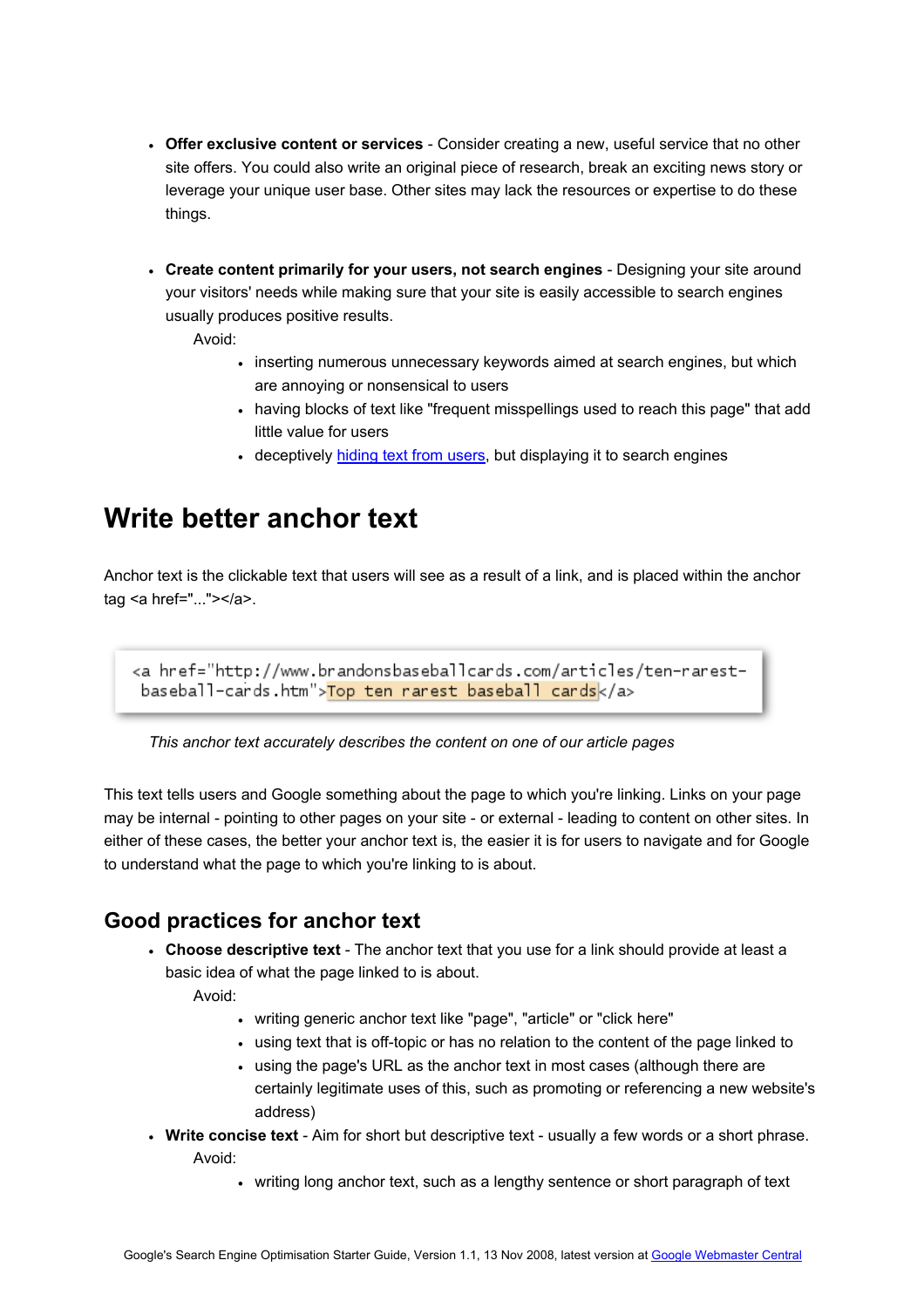• **Format links so that they're easy to spot -** Make it easy for users to distinguish between regular text and the anchor text of your links.Your content becomes less useful if users miss the links or accidentally click them.

Avoid:

- using CSS or text styling that make links look just like regular text
- **Think about anchor text for internal links too** You may usually think about linking in terms of pointing to outside websites, but paying more attention to the anchor text used for internal links can help users and Google navigate your site better.

Avoid:

- using excessively keyword-filled or lengthy anchor text just for search engines
- creating unnecessary links that don't help with the user's navigation of the site

### **Use heading tags appropriately**

Heading tags (not to be confused with the <head> HTML tag or HTTP headers) are used to present structure on the page to users. There are six sizes of heading tags, beginning with <h1>, the most important, and ending with <h6>, the least important.



*On a page containing a news story, we might put the name of our site into an <h1> tag and the topic of the story into an <h2> tag*

As heading tags typically make text contained in them larger than normal text on the page, this is a visual cue to users that this text is important and could help them understand something about the type of content underneath the heading text. Multiple heading sizes, used in order, create a hierarchical structure for your content, making it easier for users to navigate through your document.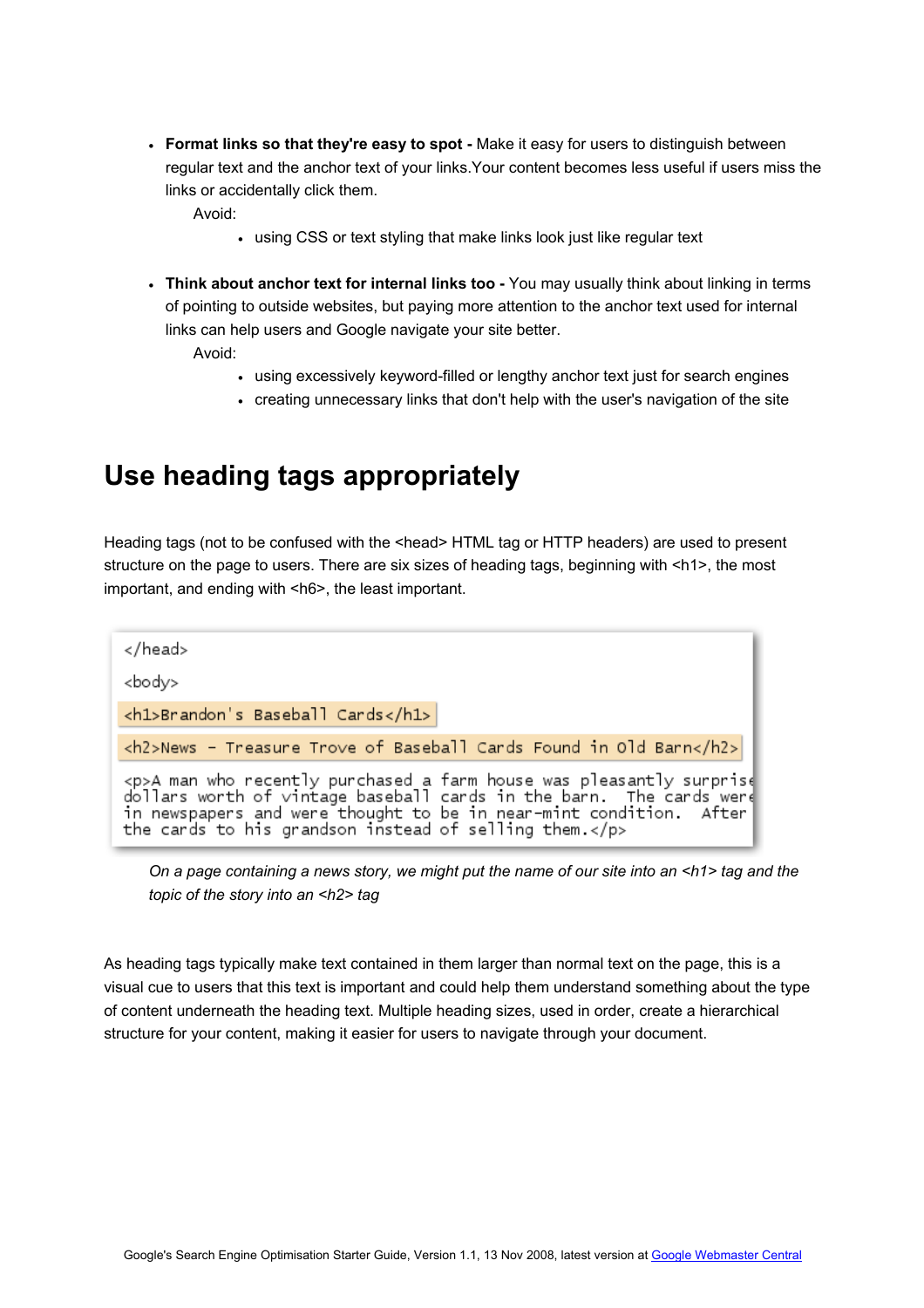#### **Good practices for heading tags**

• **Imagine that you're writing an outline** - Similar to writing an outline for a large paper, put some thought into what the main points and subpoints of the content on the page will be and decide where to use heading tags appropriately.

Avoid:

- placing text in heading tags that wouldn't be helpful in defining the structure of the page
- using heading tags where other tags such as <em> and <strong> may be more appropriate
- erratically moving from one heading tag size to another
- **Use headings sparingly across the page** Use heading tags where it makes sense.Too many heading tags on a page can make it hard for users to scan the content and determine where one topic ends and another begins.

Avoid:

- excessively using heading tags throughout the page
- putting all of the page's text into a heading tag
- using heading tags only for styling text and not presenting structure

### **Optimise your use of images**

Images may seem like a straightforward component of your site, but you can optimise your use of them. All images can have a distinct file name and "alt" attribute, both of which you should take advantage of.

The "alt" attribute allows you to specify alternative text for the image if it cannot be displayed for some reason.

<img src="http://www.brandonsbaseballcards.com/img/2008-world-seriesbaseball.jpg" alt="2008 Signed World Series Baseball" />

*Our alt text here is a brief but accurate description of the image* 

Why use this attribute? If a user is viewing your site on a browser that doesn't support images or is using alternative technologies, such as a screen reader, the contents of the alt attribute provide information about the picture.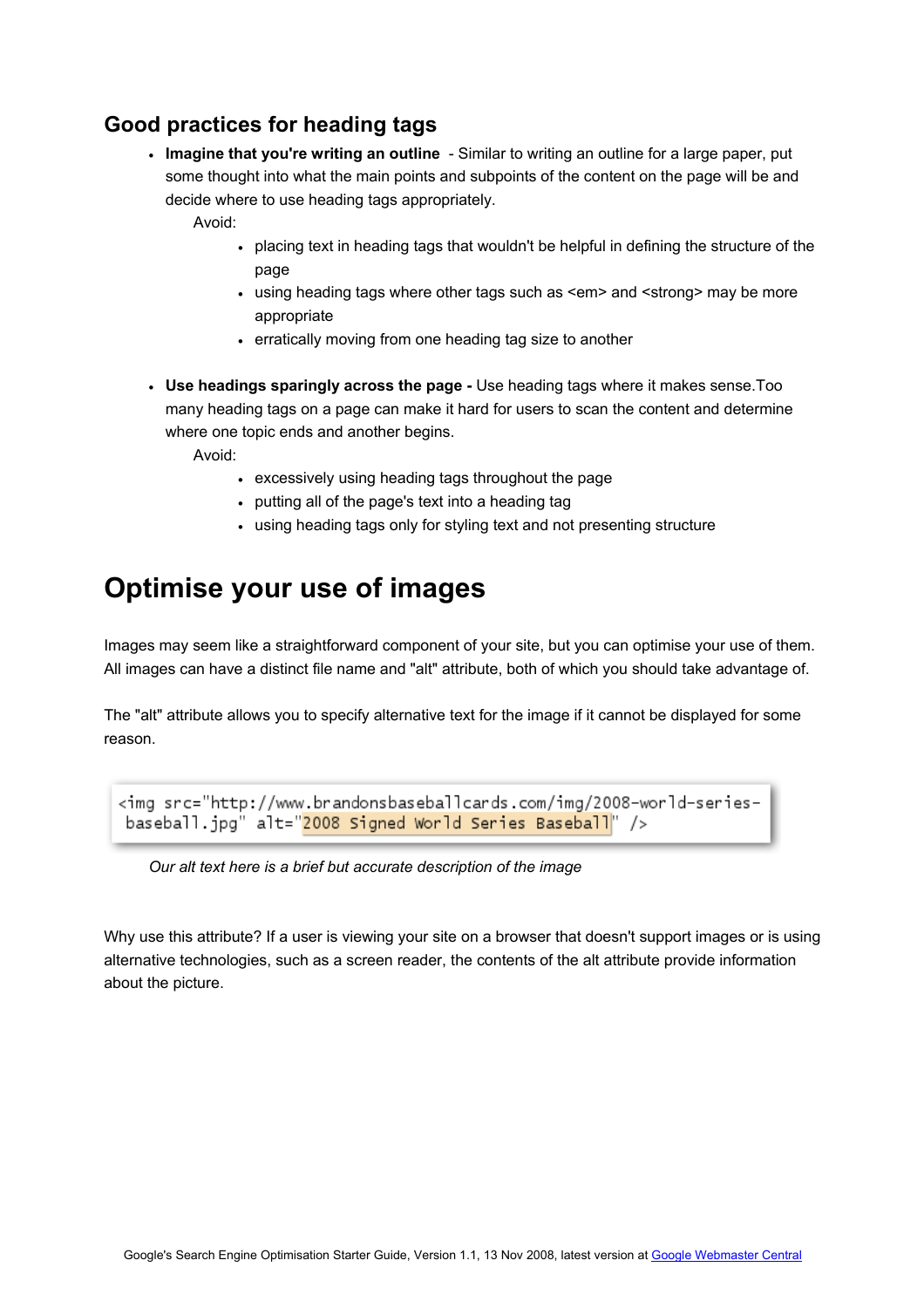

*Our image wasn't displayed to the user for some reason, but at least the alt text was* 

Another reason is that if you're using an image as a link, the alt text for that image will be treated similarly to the anchor text of a text link. However, we don't recommend using too many images for links in your site's navigation when text links could serve the same purpose. Lastly, optimising your image file names and alt text makes it easier for image search projects such as [Google Image Search](http://images.google.com/) to better understand your images.

### **Good practices for images**

• **Use brief, but descriptive file names and alt text** - Like many of the other parts of the page targeted for optimisation, file names and alt text (for ASCII languages) are best when they're short, but descriptive.

Avoid:

- using generic file names such as "image1.jpg", "pic.gif", "1.jpg", when possible (some sites with thousands of images might consider automating the naming of images)
- writing extremely lengthy file names
- stuffing keywords into alt text or copying and pasting entire sentences
- **Supply alt text when using images as links**  If you do decide to use an image as a link, filling in its alt text helps Google understand more about the page to which you're linking. Imagine that you're writing anchor text for a text link.

- writing excessively long alt text that would be considered spammy
- using only image links for your site's navigation
- **Store images in a directory of their own**  Instead of having image files spread out in numerous directories and subdirectories across your domain, consider consolidating your images into a single directory (e.g. brandonsbaseballcards.com/images/). This simplifies the path to your images.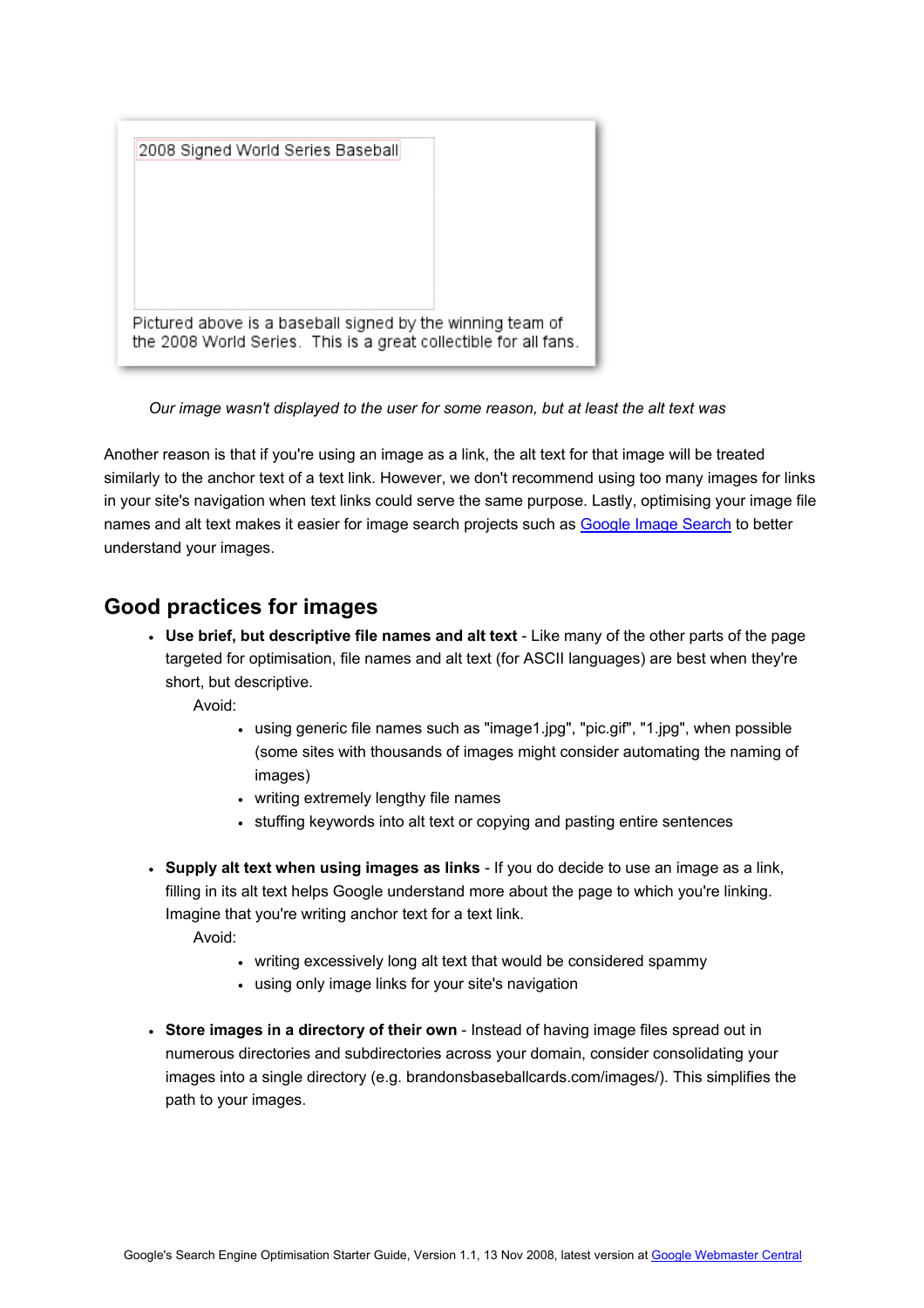• **Use commonly supported file types** - Most browsers support [JPEG](http://en.wikipedia.org/wiki/JPEG), [GIF,](http://en.wikipedia.org/wiki/GIF) [PNG](http://en.wikipedia.org/wiki/Portable_Network_Graphics) and [BMP](http://en.wikipedia.org/wiki/BMP_file_format) image formats. It's also a good idea to have the extension of your file name match the file type.

### **Make effective use of robots.txt**

A "robots.txt" file tells search engines whether they can access and therefore crawl parts of your site. This file, which must be named "robots.txt", is placed in the root directory of your site.



*The address of our robots.txt file* 

```
User-agent: *Disallow: /images/
Disallow: /search
```
*All compliant search engine bots (denoted by the wildcard \* symbol) shouldn't access and crawl the content under /images/ or any URL whose path begins with /search* 

You may not want certain pages of your site crawled because they might not be useful to users if found in a search engine's search results. If you do want to prevent search engines from crawling your pages, Google Webmaster Tools has a friendly [robots.txt generator](http://googlewebmastercentral.blogspot.com/2008/03/speaking-language-of-robots.html) to help you create this file. Note that if your site uses subdomains and you wish to have certain pages not crawled on a particular subdomain, you'll have to create a separate robots.txt file for that subdomain.For more information on robots.txt, we suggest this Webmaster Help Centre guide on [using robots.txt files.](http://www.google.com/support/webmasters/bin/answer.py?answer=40360)

There are a handful of other ways to prevent content appearing in search results, such as adding "NOINDEX" to your robots meta tag, using .htaccess to password-protect directories and using Google Webmaster Tools to remove content that has already been crawled. Google engineer, Matt Cutts, walks through the [caveats of each URL-blocking method](http://googlewebmastercentral.blogspot.com/2008/01/remove-your-content-from-google.html) in a helpful video.

### **Good practices for robots.txt**

• **Use more secure methods for sensitive content** - You shouldn't feel comfortable using robots.txt to block sensitive or confidential material. One reason is that search engines could still reference the URLs that you block (showing just the URL, no title or snippet) if there happen to be links to those URLs somewhere on the Internet (e.g. referrer logs). Also, noncompliant or rogue search engines that don't acknowledge the Robots Exclusion Standard could disobey the instructions of your robots.txt. Finally, a curious user could examine the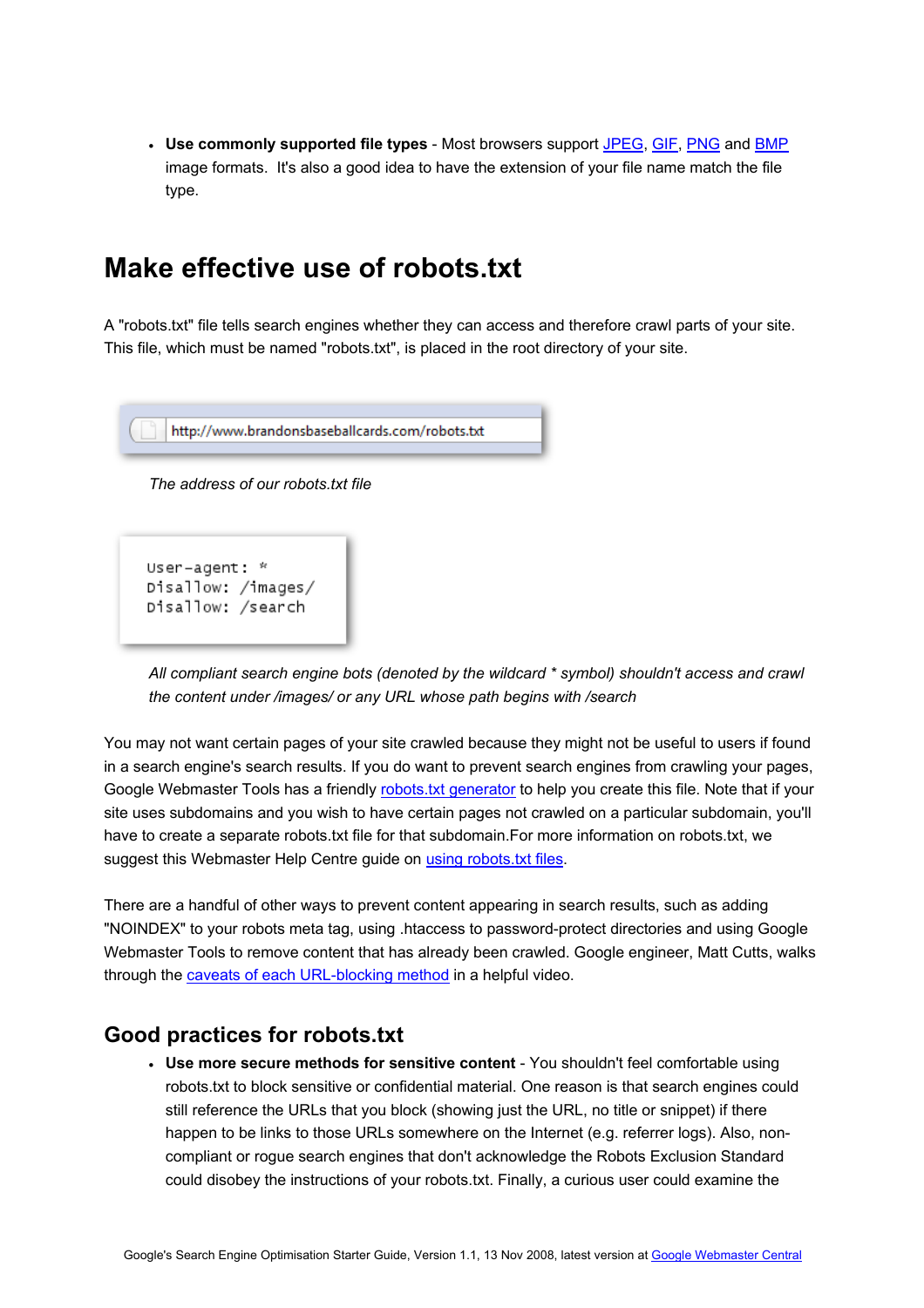directories or subdirectories in your robots.txt file and guess the URL of the content that you don't want seen. Encrypting the content or password-protecting it with .htaccess are more secure alternatives.

Avoid:

- allowing search result-like pages to be crawled (users dislike leaving one search result page and landing on another search result page that doesn't add significant value for them)
- allowing a large number of auto-generated pages with the same or only slightly different content to be crawled: "Should these 100,000 near-duplicate pages really be in a search engine's index?"
- allowing URLs created as a result of proxy services to be crawled

### **Be aware of rel="nofollow" for links**

Setting the value of the "rel" attribute of a link to "nofollow" will tell Google that certain links on your site shouldn't be followed or that your page's reputation shouldn't be passed to the pages linked to. Nofollowing a link is adding rel="nofollow" inside the link's anchor tag.

<a href="http://www.shadyseo.com/" rel="nofollow">Comment spammer</a>

*If you link to a site that you don't trust and to which you don't want to pass your site's reputation, use nofollow* 

When would this be useful? If your site has a blog with public commenting turned on, links within those comments could pass your reputation to pages that you may not be comfortable vouching for. Blog comment areas on pages are highly susceptible to comment spam. Nofollowing these user-added links ensures that you're not giving your page's hard-earned reputation to a spammy site. Many blogging software packages automatically nofollow user comments, but those that don't can most probably be edited manually to do this. This advice is also relevant for other areas of your site that may involve usergenerated content, such as guest books, forums, shout-boards, referrer listings, etc. If you're willing to vouch for links added by third parties (e.g. if a commenter is trusted on your site), then there's no need to use nofollow on links; however, linking to sites that Google considers spammy can affect the reputation of your own site. The Webmaster Help Centre has more tips on [avoiding comment spam](http://www.google.com/support/webmasters/bin/answer.py?answer=81749), such as using CAPTCHAs and turning on comment moderation.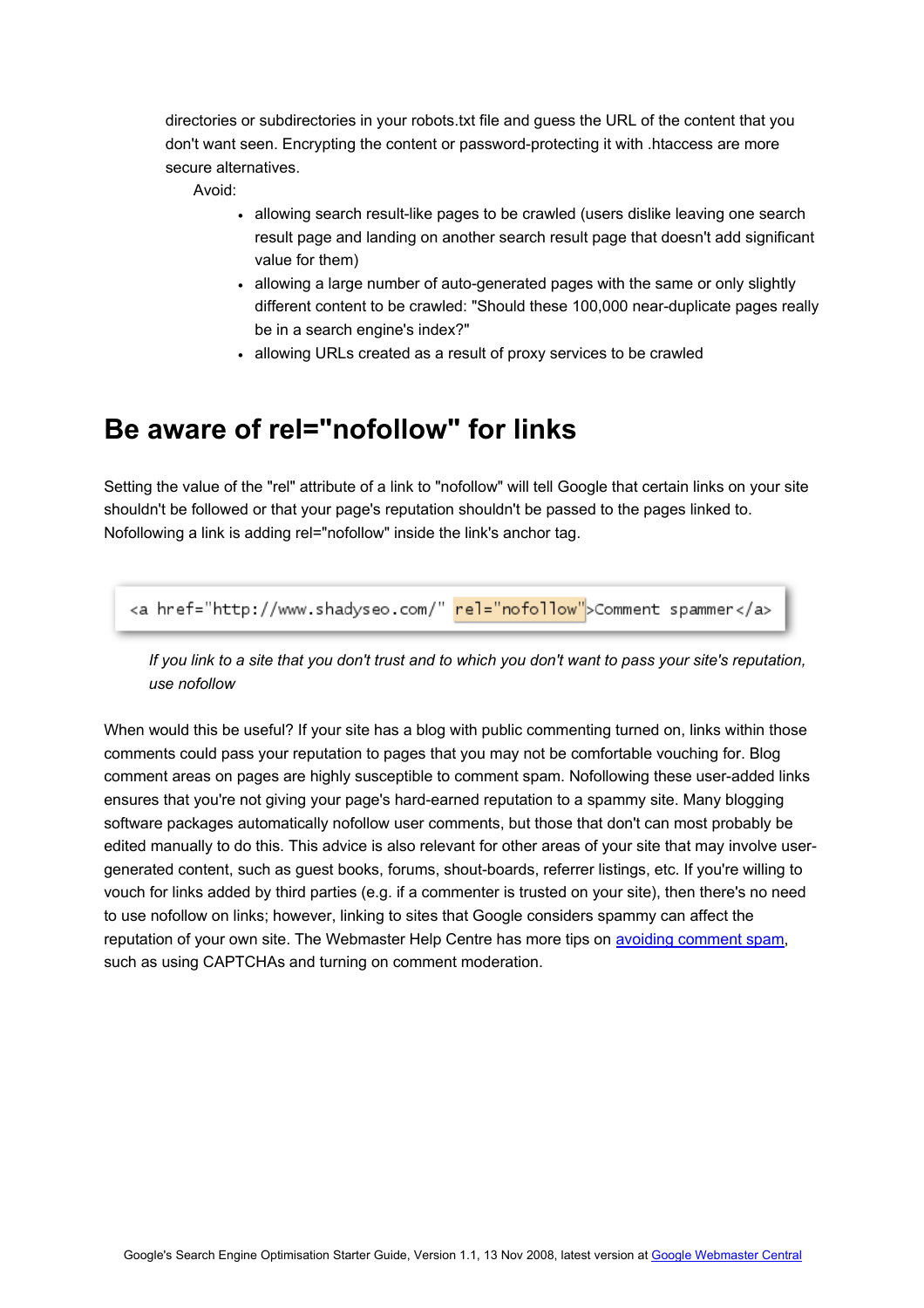#### CheapPillz said... on 10/12/08 - 3:25PM

Hi, nice site!

Check out my site cheap viagra. Thanks!

*A comment spammer leaves a message on one of our news posts, hoping to get some of our site's reputation* 

Another use of nofollow is when you're writing content and wish to reference a website, but don't want to pass your reputation on to it. For example, imagine that you're writing a blog post on the topic of comment spamming and you want to call out a site that recently comment-spammed your blog. You want to warn others of the site, so you include the link to it in your content; however, you certainly don't want to give the site some of your reputation from your link. This would be a good time to use nofollow.

Lastly, if you're interested in nofollowing all of the links on a page, you can use "nofollow" in your robots meta tag, which is placed inside the <head> tag of that page's HTML. The Webmaster Central Blog provides a helpful post on [using the robots meta tag.](http://googlewebmastercentral.blogspot.com/2007/03/using-robots-meta-tag.html) This method is written as <meta name="robots" content="nofollow">.

| $<$ htm $\exists$ >                                       |  |  |
|-----------------------------------------------------------|--|--|
| <head></head>                                             |  |  |
| <title>Brandon's Baseball Cards - Buy Cards, Base</title> |  |  |
| <meta content="nofollow" name="description" robots"=""/>  |  |  |
|                                                           |  |  |
| <body></body>                                             |  |  |
|                                                           |  |  |

*This nofollows all of the links on a page*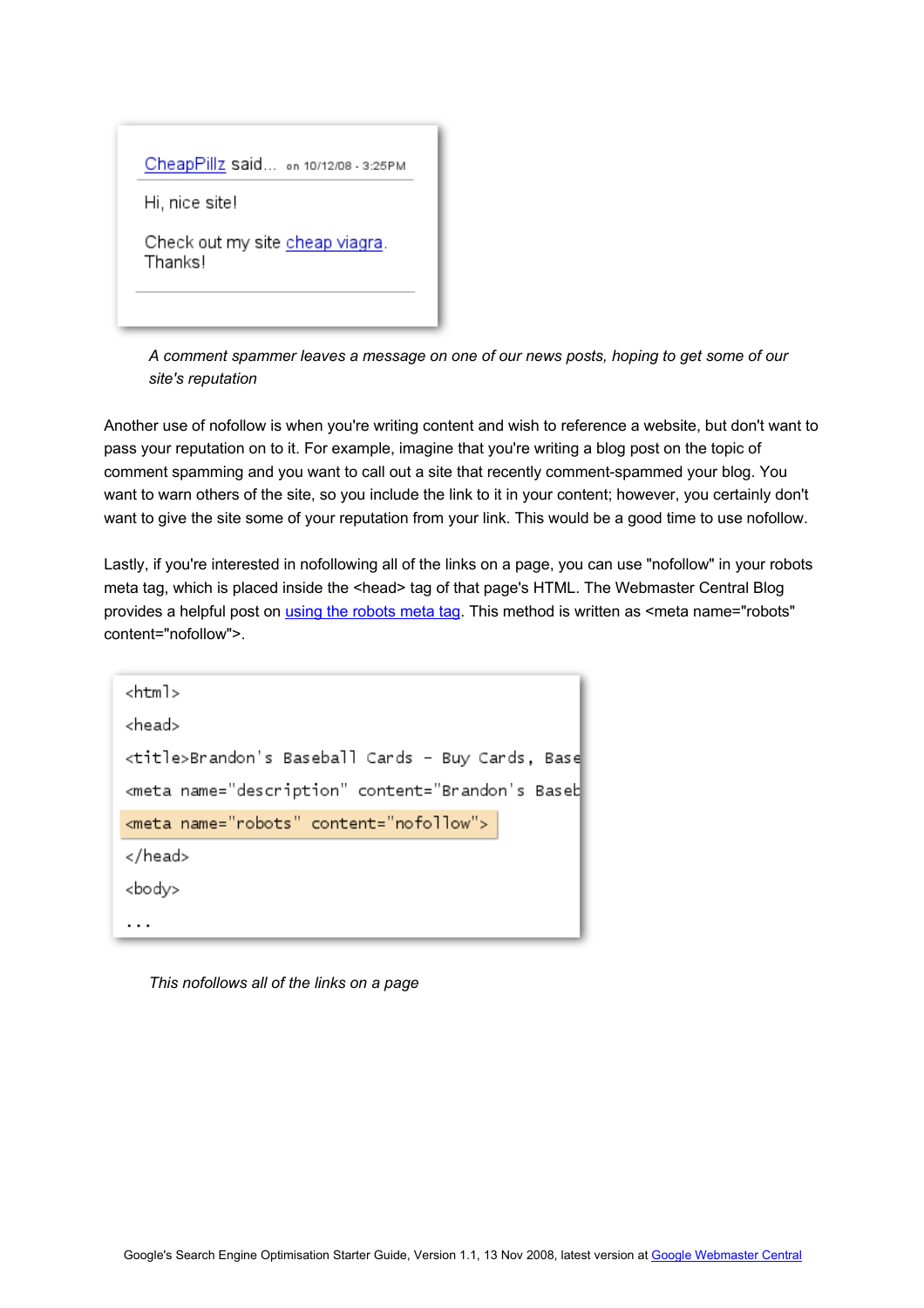## **Promote your website in the right ways**

While most of the links to your site will be gained gradually, as people discover your content through search or other ways and link to it, Google understands that you'd like to let others know about the hard work that you've put into your content. Effectively promoting your new content will lead to faster discovery by those who are interested in the same subject. As with most points covered in this document, taking these recommendations to an extreme could actually harm the reputation of your site.

### **Good practices for promoting your website**

- **Blog about new content or services**  A blog post on your own site letting your visitor base know that you've added something new is a great way to get the word out about new content or services. Other webmasters who follow your site or RSS feed could pick up the story as well.
- **Don't forget about offline promotion**  Putting effort into the offline promotion of your company or site can also be rewarding. For example, if you have a business site, make sure that its URL is listed on your business cards, letterhead, posters, etc. You could also send out regular newsletters to clients through the mail, letting them know about new content on the company's website.
- **Know about social media sites**  Sites built around user interaction and sharing have made it easier to match up interested groups of people with relevant content. Avoid:
	- attempting to promote each new, small piece of content that you create; go for big, interesting items
	- involving your site in schemes where your content is artificially promoted to the top of these services
- **Add your business to Google's Local Business Centre**  If you run a local business, adding its information to Google's [Local Business Centre](https://www.google.com/local/add) will help you reach customers on Google Maps and web search. The Webmaster Help Centre has more tips on [promoting your local](http://www.google.com/support/webmasters/bin/answer.py?answer=92319)  [business](http://www.google.com/support/webmasters/bin/answer.py?answer=92319).
- **Reach out to those in your site's related community**  Chances are, there are a number of sites that cover topic areas similar to yours. Opening up communication with these sites is usually beneficial. Hot topics in your niche or community could spark additional ideas for content or building a good community resource.

- spamming link requests out to all sites related to your topic area
- purchasing links from another site with the aim of getting PageRank instead of traffic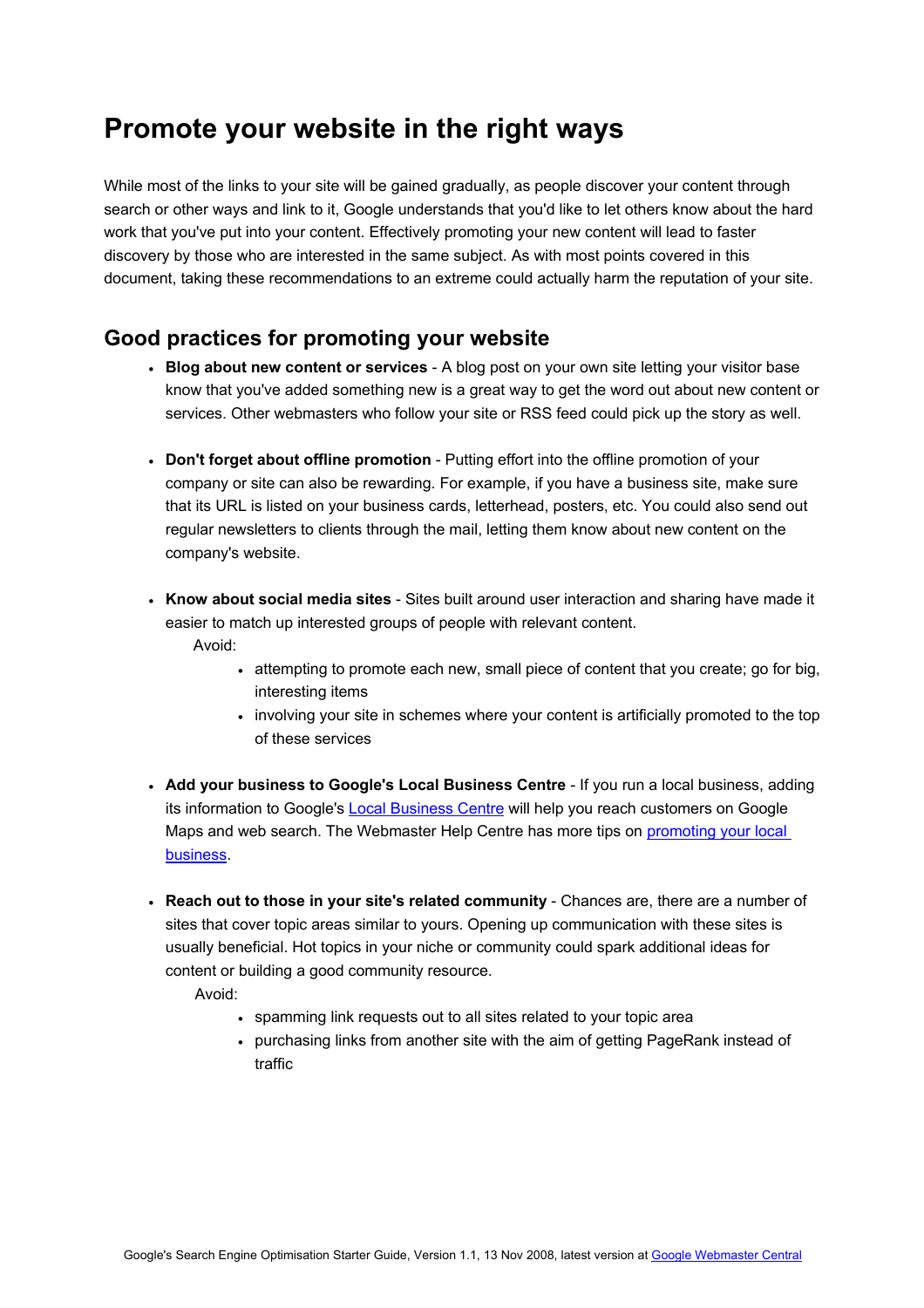### **Make use of free webmaster tools**

Major search engines, including Google, provide free tools for webmasters. [Google's Webmaster Tools](http://www.google.com/webmasters/tools/) help webmasters better control how Google interacts with their websites and get useful information from Google about their site. Using Webmaster Tools won't help your site get preferential treatment; however, it can help you to identify issues that, if addressed, can help your site perform better in search results. With the service, webmasters can:

- see which [parts of a site Googlebot had problems crawling](http://www.google.com/support/webmasters/bin/answer.py?answer=35120)
- upload an **XML** Sitemap file
- [analyse and generate robots.txt files](http://www.google.com/support/webmasters/bin/answer.py?answer=35237)
- remove URLs already crawled by Googlebot
- [specify the preferred domain](http://www.google.com/support/webmasters/bin/answer.py?answer=44231)
- [identify issues with title and description meta tags](http://googlewebmastercentral.blogspot.com/2007/12/new-content-analysis-and-sitemap.html)
- understand the [top searches used to reach a site](http://www.google.com/support/webmasters/bin/answer.py?answer=35252)
- get a glimpse of [how Googlebot sees pages](http://www.google.com/support/webmasters/bin/answer.py?answer=35255)
- [remove unwanted sitelinks](http://www.google.com/support/webmasters/bin/answer.py?answer=47334) that Google may use in results
- [receive notification of quality guideline violations](http://www.google.com/support/webmasters/bin/answer.py?answer=40052) and [file for a site reconsideration](http://www.google.com/support/webmasters/bin/answer.py?answer=35843)

Yahoo! ([Yahoo! Site Explorer](https://siteexplorer.search.yahoo.com/)) and Microsoft ([Live Search Webmaster Tools\)](http://webmaster.live.com/) also offer free tools for webmasters.

### **Take advantage of web analytics services**

If you've improved the crawling and indexing of your site using Google Webmasters Tools or other services, you're probably curious about the traffic coming to your site. Web analytics programmes such as [Google Analytics](http://www.google.com/analytics/) are a valuable source of insight for this. You can use these to:

- get insight into how users reach and behave on your site
- discover the most popular content on your site
- measure the impact of optimisations that you make to your site (e.g. did changing those title and description meta tags improve traffic from search engines?)

For advanced users, the information that an analytics package provides, combined with data from your [server log files](http://httpd.apache.org/docs/1.3/logs.html), can provide even more comprehensive information about how visitors are interacting with your documents (such as additional keywords that searchers might use to find your site).

Lastly, Google offers another tool, called [Google Website Optimiser,](http://www.google.com/websiteoptimizer) that allows you to run experiments to find what on-page changes will produce the best conversion rates with visitors. This, in combination with Google Analytics and Google Webmaster Tools (see our video on using the "[Google Trifecta](http://www.youtube.com/watch?v=9yKjrdcC8wA)"), is a powerful way to begin improving your site.